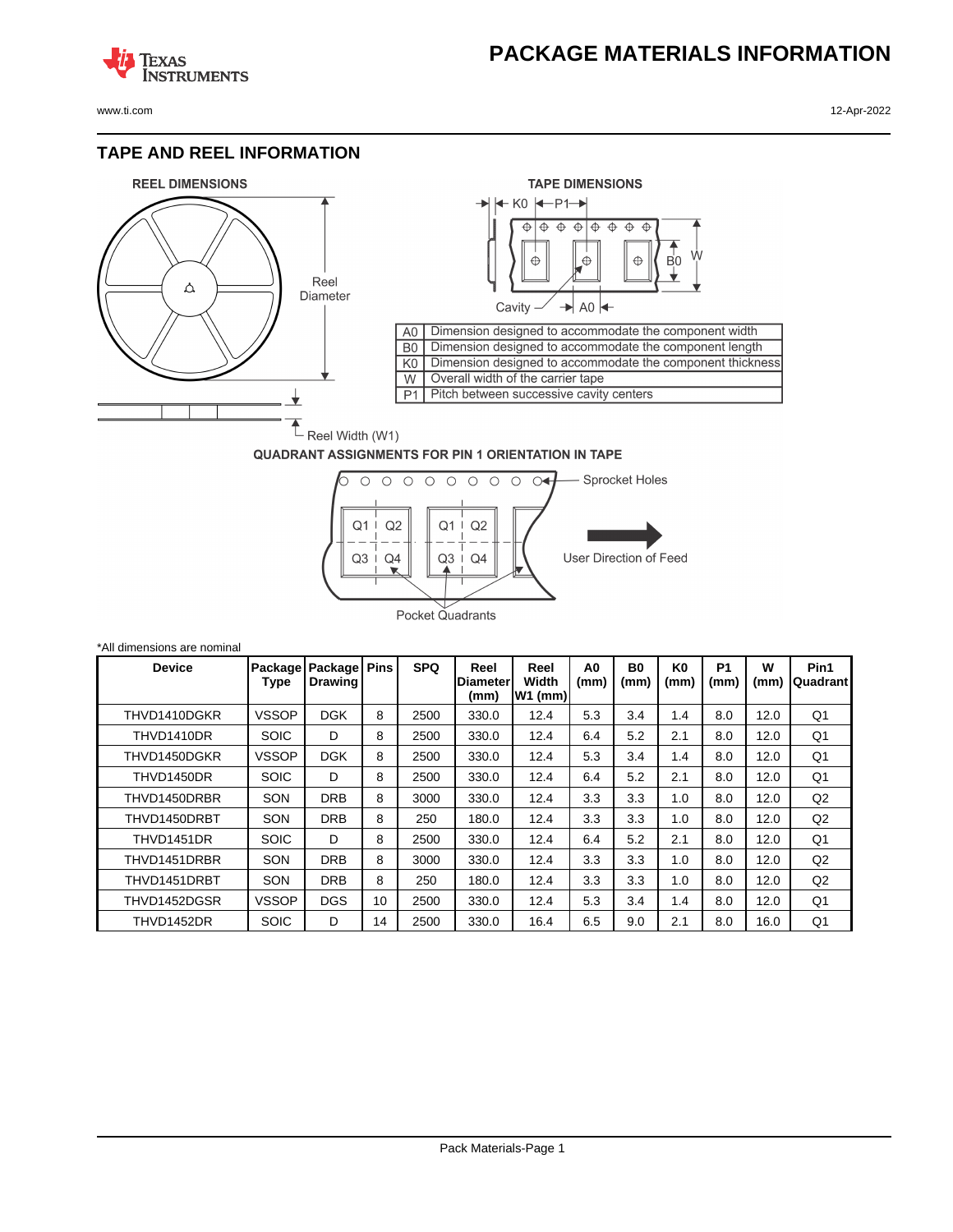

# **PACKAGE MATERIALS INFORMATION**

www.ti.com 12-Apr-2022



| *All dimensions are nominal |              |                        |             |            |             |            |             |
|-----------------------------|--------------|------------------------|-------------|------------|-------------|------------|-------------|
| <b>Device</b>               | Package Type | <b>Package Drawing</b> | <b>Pins</b> | <b>SPQ</b> | Length (mm) | Width (mm) | Height (mm) |
| THVD1410DGKR                | <b>VSSOP</b> | <b>DGK</b>             | 8           | 2500       | 364.0       | 364.0      | 27.0        |
| THVD1410DR                  | <b>SOIC</b>  | D                      | 8           | 2500       | 340.5       | 336.1      | 25.0        |
| THVD1450DGKR                | <b>VSSOP</b> | <b>DGK</b>             | 8           | 2500       | 364.0       | 364.0      | 27.0        |
| THVD1450DR                  | <b>SOIC</b>  | D                      | 8           | 2500       | 340.5       | 336.1      | 25.0        |
| THVD1450DRBR                | <b>SON</b>   | <b>DRB</b>             | 8           | 3000       | 346.0       | 346.0      | 35.0        |
| THVD1450DRBT                | <b>SON</b>   | <b>DRB</b>             | 8           | 250        | 200.0       | 183.0      | 25.0        |
| THVD1451DR                  | <b>SOIC</b>  | D                      | 8           | 2500       | 340.5       | 336.1      | 25.0        |
| THVD1451DRBR                | <b>SON</b>   | <b>DRB</b>             | 8           | 3000       | 346.0       | 346.0      | 35.0        |
| THVD1451DRBT                | <b>SON</b>   | <b>DRB</b>             | 8           | 250        | 200.0       | 183.0      | 25.0        |
| THVD1452DGSR                | <b>VSSOP</b> | <b>DGS</b>             | 10          | 2500       | 364.0       | 364.0      | 27.0        |
| THVD1452DR                  | <b>SOIC</b>  | D                      | 14          | 2500       | 340.5       | 336.1      | 32.0        |